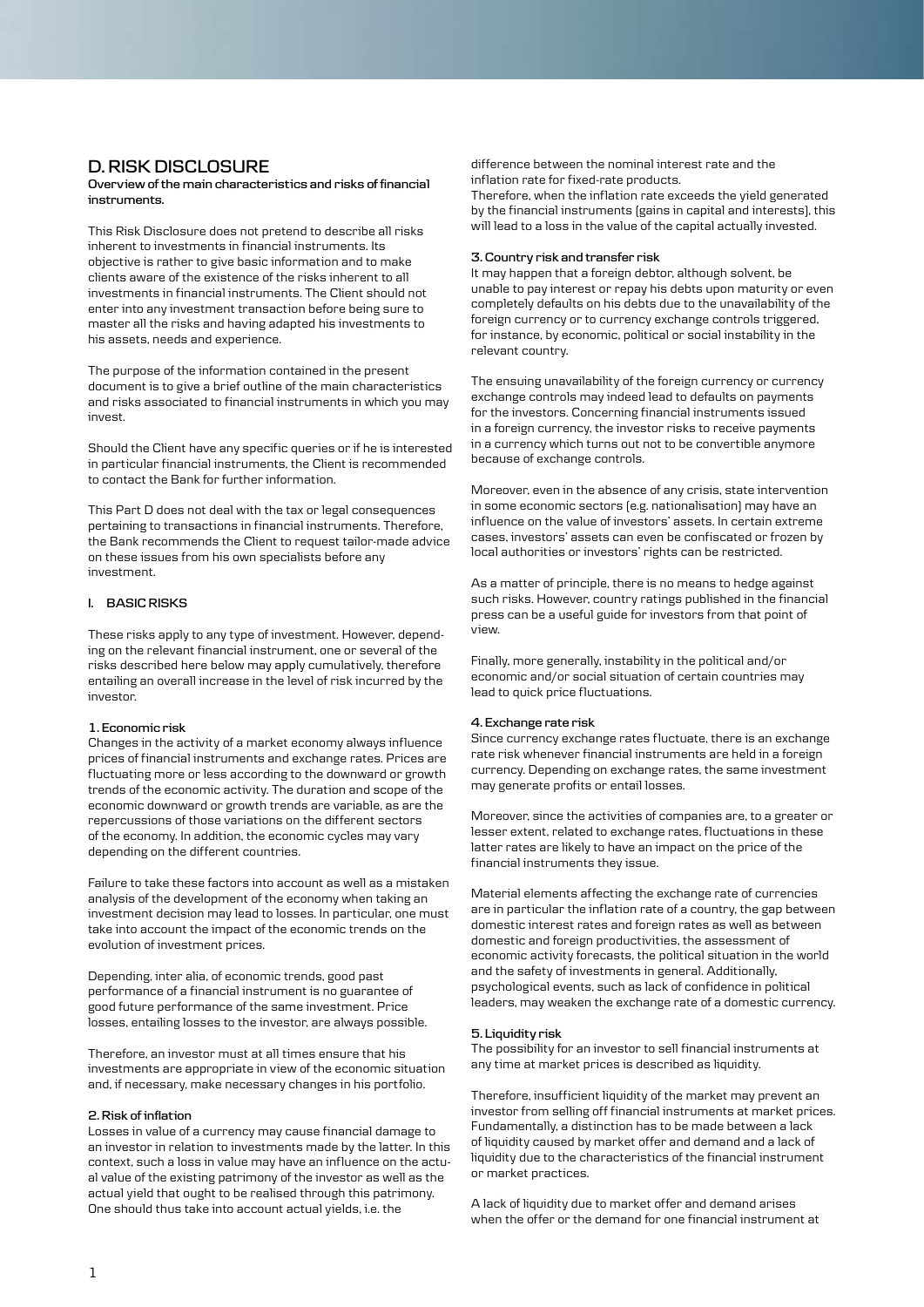a certain price is non-existent or extremely low. Under those circumstances, purchase or sell orders may either not be carried out immediately, and/or only partly (partial execution) and/or at unfavourable conditions. In addition, higher transaction costs may apply.

A lack of liquidity due to the inherent characteristics of the financial instrument or to market practice may occur, for example, because of a lengthy transcription procedure for a transaction on registered shares, long performance delays because of market practices or other limitations of trade, short-term liquidity needs that cannot be covered quickly enough by the sale of the financial instruments or long lock-in periods before being entitled to execute a transaction, in particular for alternative investment funds.

#### **6. Psychological risk**

Irrational factors may affect the overall evolution of prices, such as for example tendencies, opinions, rumours which may cause important drops in prices, although the financial situation and future perspectives of the relevant companies have not evolved unfavourably.

#### **7. Risks related to leveraged investments**

The use of borrowed monies to finance the purchase of financial instruments is referred to as leverage and aims at increasing the potential return of an investment. The proceeds of a loan or other borrowings are reinvested with the intent of earning a greater rate of return than the cost of interest. **Leverage involves the assumption of greater risk:** if an investor uses leverage to make an investment and the investment moves against the investor, his loss is much greater than it would have been had the investment not been leveraged, as leverage can magnify gains or losses. Leverage can also be created through derivatives such as options, futures, margin and other financial instruments.

# **Credit-financed purchases of financial instruments contain**

**several additional risks.** To begin with, additional collateral may be required – sometimes at very short notice – in case the credit limit guaranteed is exceeded due to the evolution of the price of the collateral. If the investor turns out to be unable to provide such collateral, the company may be forced to sell deposited financial instruments at an unfavourable moment. Moreover, the loss suffered due to an adverse evolution of the price of a financial instrument may exceed the initial investment amount. Fluctuations of prices of the financial instruments constituting the collateral may influence the capacity to repay loans in a negative way.

The investor needs to be aware that, as a consequence of the leverage effect entailed by the purchase of credit-financed financial instruments, the sensitivity to price fluctuations of those investments will be proportionally more important with the consequence that chances of gains increase, as do the risks of losses. The risks entailed by such purchases rise according to the importance of the leverage.

#### **8. Interest rate risk**

Generally speaking, fluctuations in interest rates, whether short-term or long-term rates, may have substantial adverse consequences on the prices of financial instruments.

### **9. Risk of insolvency of the issuer or of the clearing and settlement system**

In case of insolvency of the issuer of financial instruments or of the clearing and settlement system on which those instruments are negotiated, an investor may loss part or all the monies he has invested.

#### **10. Additional risks on emerging markets**

Emerging markets are the markets of the countries in which the percentage share of income per inhabitant is considered as average or low by the World Bank. More practically, this concept encompasses markets established in countries which are characterised by a certain degree of political instability, relatively unpredictable financial markets and economic growth patterns, a financial market which is still at the development stage and a weak economy. This concept of emerging markets encompasses a large number of markets established in South America, Eastern Europe and certain Asian countries.

Generally speaking, on these markets, the risks identified above are enhanced.

Indeed, political or economic changes (e.g. inflation, exchange rate) will have more influence on investments' prices in emerging markets than in other countries. Likewise, emerging markets usually react more deeply and durably in case of natural disaster or war.

Moreover, emerging markets often have less elaborated rules for clearance and settlement of transactions with the consequence that processing errors or default in delivery of instruments are more likely to occur.

Finally, regulatory supervision over these markets and rules to protect investors are often weak.

## **11. Other basic risks**

## **11.1 Information risk**

It is the risk of poor investment decisions arising from a lack of information, incomplete information or inaccurate information. This may be due in turn to the use by the investor of unreliable sources, the misinterpretation of originally accurate information by the latter or can be due to communication errors.

## **11.2 Transmission risk**

When placing an order, the investor must provide certain details necessary for its execution by the company (financial instrument, type of order, volume, execution date, etc.). The more precise the order placed is, the smaller the risk of transmission error is.

## **11.3 Risks pertaining to transaction costs**

The company as well as other domestic or foreign-based parties may be involved in the execution of an order (e.g. brokers), in which case the fees and commissions of these persons will be passed on to the investor.

An investment becomes profitable only once all these costs have been covered.

# **II. SPECIFIC INVESTMENT RISKS**

# **1. TERM DEPOSITS**

These are cash deposits remunerated at a fixed maturity date and rate, determined in advance.

# **1.1 Characteristics:**

- Yield: payment of interests;
- Duration: short-term (up to 4 years), medium-term (4-8 years) or long-term (more than 8 years);
- Interests: interests depend on the terms and conditions of the deposit; e.g. fixed interest for the entire duration or variable interest often linked to financial market rates (e.g.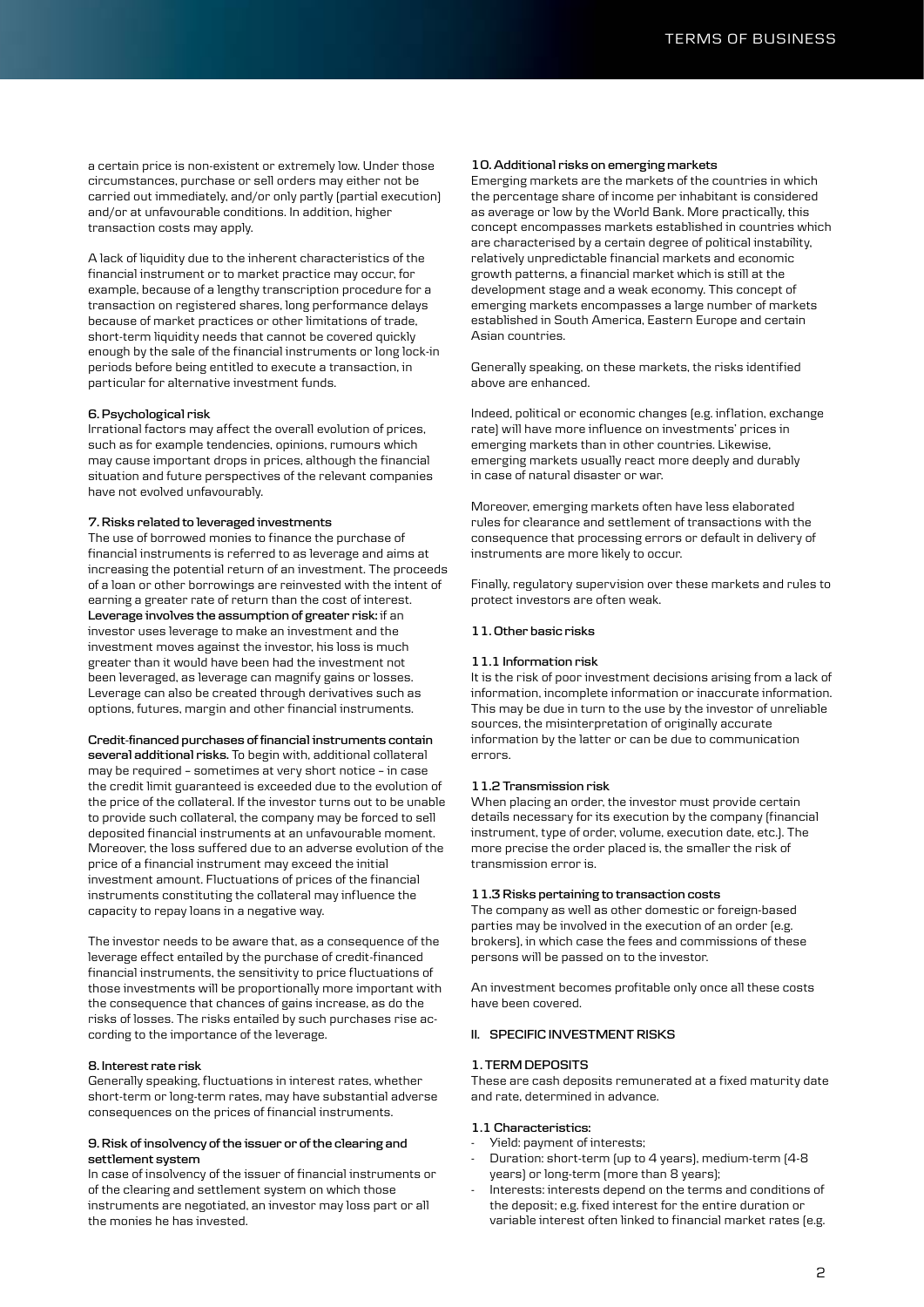LIBOR or EURIBOR).

# **1.2 Advantages:**

Depending on market conditions, these products may provide a higher return than other fixed-income products.

#### **1.3 Risks:**

These products are mainly subject to the risks of inflation, exchange and interest rate and of insolvency of the counterparty, as described under I. above.

# **2. BONDS**

A bond is a certificate or evidence of a debt on which the issuing company or governmental body promises to pay the bondholders a specified amount of interest for a specified length of time, and to repay the loan on the expiration date. A bond may be in bearer or registered form. At issuance, the par value of one bond represents a fraction of the total amount of the loan. The interest payments on bonds may be either fixed or variable. The duration of the loan as well as the terms and conditions of repayment are determined in advance. Certain structured products may take the form of a bond and, therefore, these products will be described under the chapter "structured products".

The purchaser of a bond (the creditor) has a claim against the issuer (the debtor).

#### **2.1 Characteristics:**

- Yield: interest payments, possible increases in value (difference between the purchase/issuance price and the sale/redemption price);
- Duration: short-term (up to 4 years), medium-term (4-8 years) or long-term (more than 8 years);
- Currency: national currency of the investor or foreign currency. It can be provided that repayment of capital and interest payments can be made in different currencies. In such a case, an option can be associated to the bond in order to limit the exchange rate risk;
- Form: individual documents with specific nominal values (which can be delivered to the investor) or collectively represented by a global certificate, which is deposited with a custodian bank;
- Issue price: at par (100% of the nominal value), below par (the issue price is lower than the nominal value) or above par (the issue price is higher than the nominal value);
- Place of issuance: it can be the domestic market of the investor or also a foreign market;
- Repayment:
- scheduled repayment: unless otherwise provided for or unless the issuer becomes insolvent, the loans are repaid either on the maturity date, or through annual instalments (generally after a lock-in period), or at different dates determined by drawing lots (generally after a lock-in period);
- unscheduled repayment: the issuer may reserve the right to repay at a date he will determine, at his own discretion, at a later stage;
- Interests: interests depend on the terms and conditions of the loan; e.g. fixed interest for the entire duration or variable interest often linked to financial market rates (e.g. LIBOR or EURIBOR). In this latter case, a minimum and/or maximum rate can be provided;
- Particular features (e.g. relations between the issuer and the investor): set out in the terms and conditions of issue of the relevant bond.

#### **2.2 Advantages:**

Depending on market conditions, these products may provide a

higher return than other fixed-income products.

# **2.3 Risks:**

# **2.3.1 Insolvency risk**

The issuer risks to become temporarily or permanently insolvent, entailing his incapacity to pay back interests and/or the principal amount of the loan. The solvency of an issuer may change depending on the evolution of certain factors during the life of the bond. This may be due in particular to the general evolution of the economy, changes related to the company, the economic sector of the issuer and/or the relevant country as well as political changes entailing substantial economic consequences.

This risk is more or less important depending on whether the bonds are issued by a governmental body or a private institution. This risk is also related to the nationality of the issuing governmental body or the type or sector of activity of the private institution which issued the bonds (credit institution, industrial undertaking, etc…) as well as, more generally, the creditworthiness of the latter.

 This risk is more limited if the bonds are collateralised. However, in such a case, the additional protection granted to the investor will have to be assessed on the basis of the status and creditworthiness of the guarantor.

 From that point of view, it should be noted that, as a matter of principle, bonds issued by entities which are considered as safe generally offer lower returns. However, the risk of total loss of the investment is correlatively lower.

 The deterioration of the issuer's creditworthiness does equally influence in a negative manner the price of the relevant financial instruments.

## **2.3.2 Interest rate risk**

 The uncertainty concerning the evolution of interest rates entails that the purchaser of a fixed-rate financial instrument bears the risk of a decrease in the price of such financial instrument in case of a rise in interest rates. The sensitivity of the bonds to fluctuations in interest rates depends in particular on the period remaining until maturity of the bond and the level of nominal interest rates.

## **2.2.3 Anticipated refunding risk**

 The issuer of a bond may include a provision allowing him to repay earlier the bondholder in case for instance of a decrease in interest rates in the markets. Such an early repayment can have an impact on the yield expected by the investor.

## **2.3.4 Risks specific to bonds redeemable by drawing lots**

 The maturity date of bonds that are redeemable by lot is difficult to determine so that unexpected changes may take place in the yield of such bonds.

## **2.3.5 Risks related to the country of issue**

 If the bond is issued on a foreign market, it will in principle be governed by the law of the country of issue. The investor must thus inquire about the possible impact of the applicability of this foreign law on his rights.

## **2.3.6 Risks of specific kinds of bonds**

 Concerning some kinds of bonds, additional risks may exist: e.g. floating rate notes, reverse floating rate notes, zero coupon bonds, bonds in a foreign currency, convertible bonds, index or option-linked bonds, subordinated bonds etc..

For those types of bonds, the investor should make inquiries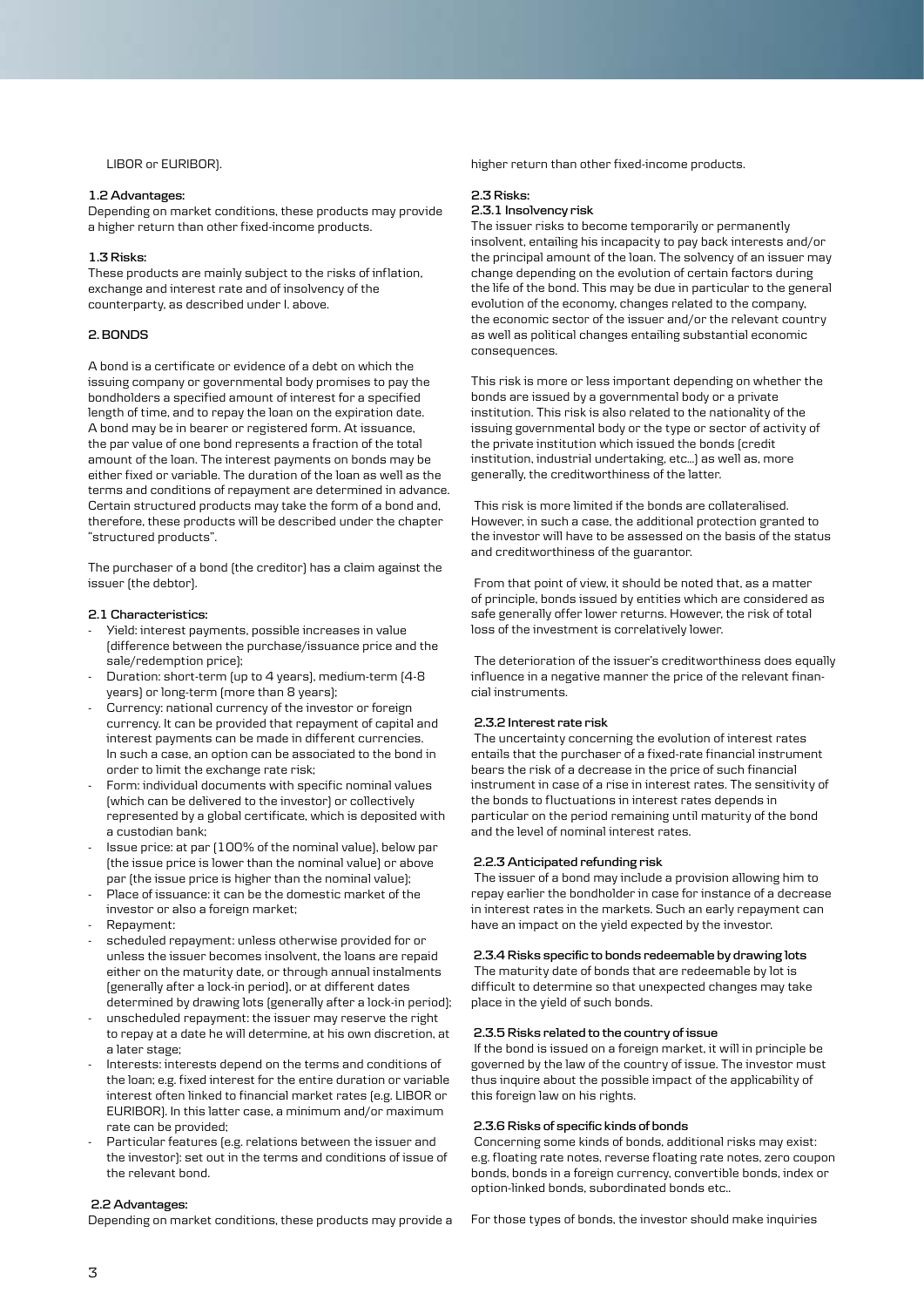about the risks described in the issuance prospectus and not purchase such financial instruments before being certain to master all risks.

 The developments here below only aim at providing a brief outline on the additional risks incurred by the investor in relation to specific bonds.

# **A. Floating rate bonds**

Floating rate bonds can take several forms, such as for instance:

**a.** floor floater bonds, which are variable-interest bonds which pay a minimum level of interest. Therefore, in the event that the sum of the reference rate and the spread falls below this level, the investor will receive payment of interests at least at the minimum rate determined in advance. Conversely, for cap floater bonds, the rate of interest paid to the investor is limited to a maximum amount determined in advance.

For these bonds, it is not possible to anticipate, as of their issue, the actual yield of the investment since the latter vary according to the fluctuations of market rates;

- **b.** for certain variable-interest bonds, it can be provided that the interest rate moves in the opposite direction to market rates (i.e. reverse floating rate bonds). For these medium or long-term bonds, the interest rate payable to the investor is calculated according to the difference between a fixed rate of interest and a reference rate (e.g. 16% minus LIBOR). This means that the investor's interest income rises when the reference rate falls. The price of these bonds is usually subject to higher market fluctuations than the fixed-rate bonds having the same maturity;
- **c**. there are also convertible floating rate bonds which give the investor or the issuer (depending on the terms and conditions of the bonds) the right to convert the note into a normal fixed-interest bond. If the issuer reserves this right, the actual yield of the bond may be lower than that contemplated by the investor.

#### **B. Zero bonds**

Zero bonds do not have interest coupons attached. Instead of periodic payments of interests, the investor receives the difference between the redemption price and the issue price (in addition to the repayment of the principal amount). Such bonds are usually issued at a discount to their nominal value, and redeemed on maturity at par. The size of the discount granted to the investor depends on the maturity of the bond, the borrower's creditworthiness and prevailing market interest rates.

Hence, such bonds offer investors a fixed lump-sum payment at a future date if the bond is held until maturity (which may have various tax implications depending on the countries). On the contrary, if the bond is sold before maturity, the investor will only receive payment of the sale price of the bonds.

Therefore, if market interest rates decrease, the price of these bonds falls more sharply than for other bonds with the same maturity and credit rating. Moreover, in case of foreign currency denominated zero bonds, there is also an increased exchange rate risk because interest payments are not made on a regular basis over the life of the bond but there is only payment of a lump sum at a future date determined in advance.

## **C. Combined-interest bonds or step-up bonds**

For combined-interest bonds or step-up bonds, the investor does not receive interest payments at a single, fixed rate over the entire life of the bond. However, such bonds are similar to fixed-rate bonds in so far as the interest rate is determined in advance and does not depend on fluctuations in market rates. Instead, the rate of interest only changes during the term of the bond, following a pattern agreed at the time of issue.

Indeed, with combined-interest bonds, it is agreed that there will be no coupon for the first years of the life of the bond but an above-average coupon will be paid to the investor for the remaining years. These bonds are usually issued and redeemed at par.

With step-up bonds, a relatively low coupon is paid initially, and a very high one is paid to the investor for the following years. These bonds are usually issued and redeemed at par.

#### **D. Phased interest rate bonds**

These bonds are actually a hybrid of fixed and variable-interest notes. They usually have a maturity of 10 years, and pay a fixed coupon for the first years. Afterwards, during a period of several years, the investor will receive interests calculated on the basis of a variable interest rate in line with market rates. For the last years of the life of the bond, the bond reverts to paying a fixed rate of interest to the investor.

## **E. Index-linked bonds**

For these bonds, the redemption amount and/or interest payments are determined on the basis of the level of an index or of a managed account determined in advance - at redemption or on the interest payment date – and thus are not fixed. These bonds are often zero bonds.

Such bonds are usually issued in two "tranches": bull bonds (bonds which appreciate in value if the index rises) and bear bonds (bonds which appreciate in value if the index falls). The investor runs the risk of price losses if the value of the index falls (bull bonds) or if the value of the index rises (bear bonds).

#### **F. Subordinated bonds**

For these bonds, investors ought to inquire about the ranking of the debenture compared to other debentures of the issuer since, in case of a bankruptcy of the issuer, those bonds will only be reimbursed after repayment of all higher ranked creditors (preferential and pari passu bonds).

However, generally, the better the position of the creditor in case of insolvency is, the lower the return of the bond will be.

### **G. Convertible/warrant bonds**

In this case, the investor is granted the right to exchange the bonds, at a specific time or within a specific period, for shares in the issuer at a ratio determined in advance. There is usually a minimum lock-in period during which an investor cannot exercise his right of conversion. In case the right of conversion is not exercised, the bonds remain fixed-interest notes, repayable at par on maturity.

Because they offer a conversion right, such bonds usually offer a lower interest rate than ordinary bonds. The price of these bonds is essentially determined by the price of the underlying shares. Indeed, if the price of the shares drops, the price of the bonds falls as well. Therefore, the risk of price losses is higher than for bonds without conversion rights (but usually lower than the risk of price losses associated to a direct investment in the relevant shares).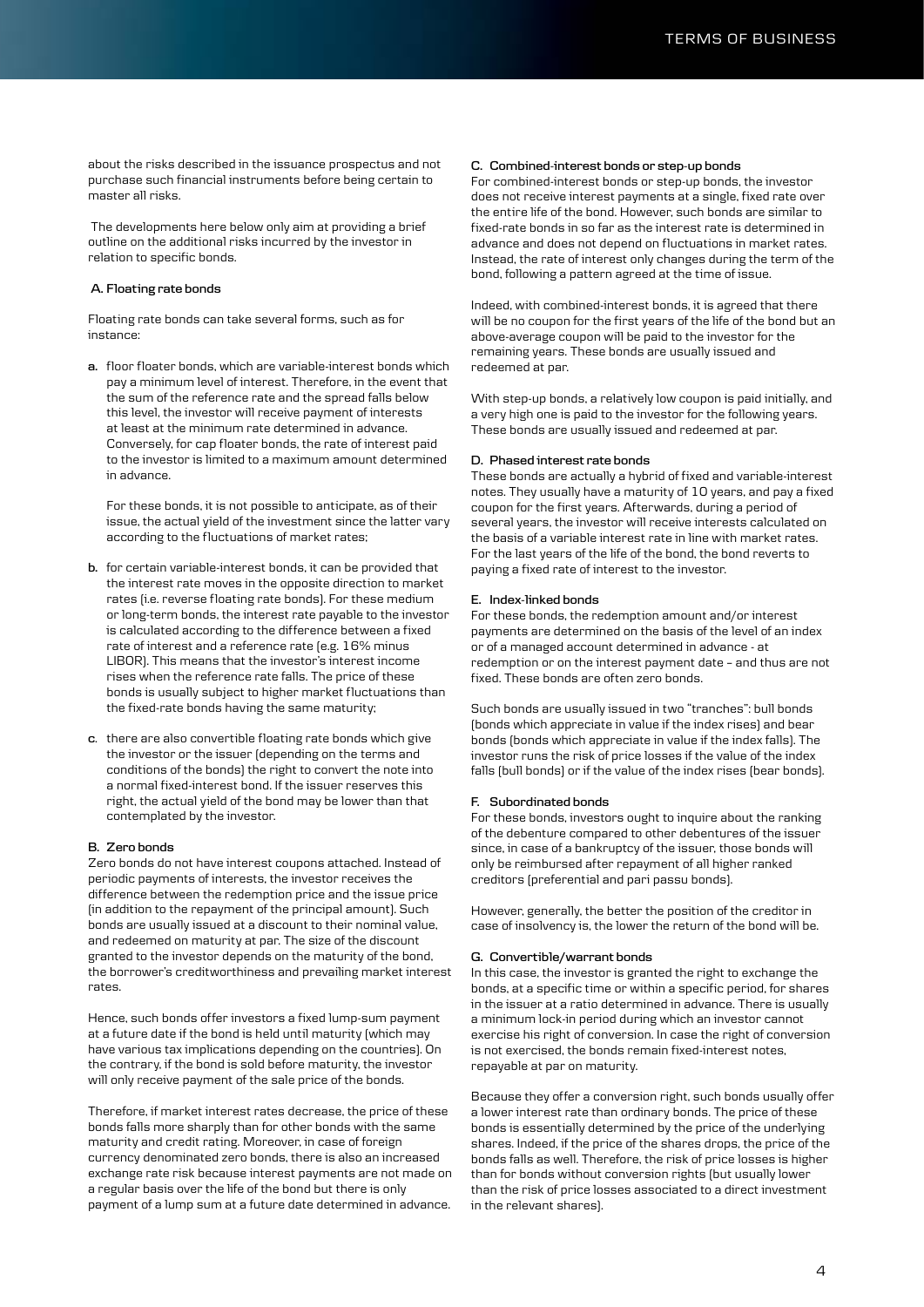There are also bonds which give the investor the right to subscribe for shares, in addition to the bond and not as an alternative. This subscription right is certificated by a warrant which is detachable from the bond. This warrant can be traded separately. The shares in the issuer can be purchased by the investor on surrender of the warrant, on terms agreed in advance. The investor continues, in addition hereto, to hold the bond until maturity. As for bonds with conversion rights, the periodic interest payments are usually relatively low. Moreover, the price of such bonds, with the warrant attached, will equally track the price of the underlying shares. If the bonds are without the warrant attached, they amount to traditional bonds and, therefore, their price is mainly determined by market rates.

Certain special forms of the bonds described in the preceding paragraph give the holder of the warrant the right to buy or sell another bond determined in advance at a fixed price.

### **H. Mortgage bonds**

Danish mortgage-credit institutions issue mortgage bonds and mortgage covered bonds (in Danish SDRO) secured on real estate. In addition, banks and mortgage-credit institutions issue covered bonds. (in Danish SDO)

Generally, investments in mortgage bonds are low-risk, but investments in covered bonds and mortgage covered bonds carry an even lower risk. The reason is that the issuer must ensure that the value of the underlying assets results in a loanto-value ratio not exceeding certain limits, for example 80% for loans to finance private homes. Accordingly, the issuer must provide other assets, such as government bonds, as collateral if the value of a home falls.

The issuer default risk in the Danish mortgage- credit market is relatively low because the institutions rate all borrowers and secure the loans on real property.

Mortgage-credit institutions issue three types of mortgage bonds, mortgage covered bonds and covered bonds:

- callable mortgage bonds
- non-callable bonds
- bonds issued to finance rate cap loans (floating rate).

Danish banks usually issue non-callable bonds only.

Mortgage-related bonds are also issued in countries other than Denmark.

## **Callable bonds**

Interest and instalments on callable bonds are paid quarterly, unlike payments on government bonds, non-callable bonds and bonds issued to finance rate cap loans.

If a home loan is financed by callable bonds, the homeowner has a right to prepay the loan (by redeeming the bonds) and take out a new loan. If you invest in callable bonds and the borrower decides to prepay the loan, your bonds may be redeemed at par even if the current market price is higher. Hence, you will have to buy other bonds, which will entail additional costs, and in many cases the yield will be lower than the yield on the bonds redeemed.

The prepayment risk of callable bonds is an important reason why these bonds generally offer slightly higher yields than government bonds.

## **Non-callable bonds**

Non-callable bonds are usually based on bullet loans. You

receive interest once a year and the bonds are repaid at par at maturity. The risk on non-callable bonds is very similar to the risk on government bonds, which makes non-callable bonds a popular alternative to government bonds. If homeowners want to repay their loans by redeeming the bonds, they must do so at the market price of the bonds – not at par.

## **3. SHARES**

A share is a certificate evidencing the rights of the shareholder, to whom it is granted, in a company. Share may take bearer or registered form. One share of stock represents a fraction of the share capital of a corporation.

#### **3.1 Characteristics:**

- Yield: dividend payments and increases in value of the financial instrument are possible;
- Shareholder's rights: financial and ownership rights; those rights are determined by the law and the articles of incorporation of the issuing company;
- Transferability: unless otherwise provided by law, the transfer of bearer shares does not, as a matter of principle, require any formalities, as opposed to the transfer of registered shares which is often subject to limitations

## **3.2 Advantages:**

 In principle, the investor has voting rights and shares the profits of the company. He may equally obtain higher returns than for investments in term deposits or bonds.

### **3.3 Risks:**

### **3.3.1 Entrepreneurial risk**

A share purchaser is not a creditor of the company, but makes a capital contribution and, as such, becomes a co-owner of the corporation. Consequently, he is participating in the development of the company as well as in the related opportunities and risks, which may entail unexpected fluctuations in the value of such investment. An extreme situation would consist in the bankruptcy of the issuing company, which would have as a consequence the complete loss of the invested amount.

## **3.3.2 Price fluctuation risk**

Share prices may undergo unforeseeable price fluctuations causing risks of losses. Increases and decreases in prices in the short, medium and long-term alternate without it being possible to determine the duration of those cycles.

As a matter of principle, the general market risk must be distinguished from the specific risk attached to the company itself. Both risks influence the evolution of share prices.

#### **3.3.3 Dividend risk**

The dividend of a share mainly depends on the profit realised by the issuing company. Therefore, in case of low profits or even losses, it may happen that dividend payments are reduced or that no payments are made.

## **4. BONUS CERTIFICATES**

Bonus certificates represent patrimonial rights as defined in the terms and conditions of issue of those bonds.

#### **4.1 Characteristics:**

In general, they come in the form of par value debt instruments that entitle their holder to a part of the profit of the company. As a matter of principle, fixed or variable distribution bonus certificates must be distinguished from bonus certificates with option or conversion right.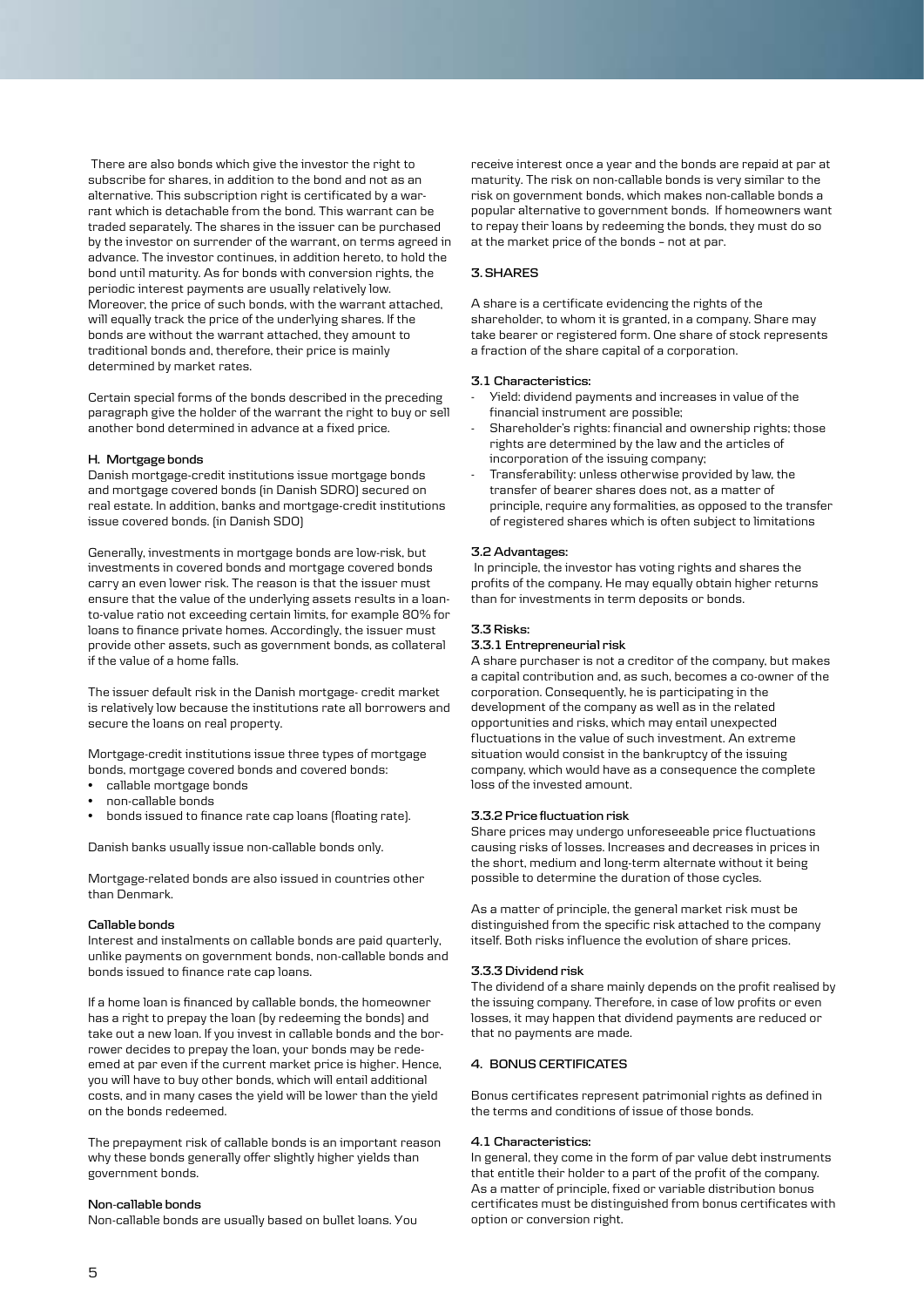# **4.2 Risks:**

**4.2.1 Absence of distribution or reduction of repayment**

In case of losses by the issuing company, interest payments may be halted if no minimal interest payment has been provided for. In addition, the repayment of the principal amount may be reduced.

## **4.2.2 Issuer risk**

The bankruptcy of the issuer entails the complete loss of the invested funds.

# **5. INVESTMENT FUNDS**

An investment fund is a company or an organised joint ownership which is collecting funds from a certain number of investors and which is engaged in reinvesting those funds according to the principle of risk spreading and to make its stockholders or members benefit from the results of its asset management.

## **5.1 Characteristics:**

- **- Open-ended funds:** in an open-ended fund, the number of shares/units and, consequently, of participants cannot, in principle, be determined. The mutual fund may issue new shares/units or redeem existing shares/units. Towards investors, the mutual fund is obliged to redeem shares/ units, at its own expenses, at the agreed redemption price and in line with the contractual provisions;
- **- Closed-ended funds:** in a closed-ended fund, the issue of shares/units is limited to a number determined in advance. As opposed to open-ended funds, the redemption of the shares/units by the fund is not mandatory. Shares/units may only be sold to third parties or, in some cases, on the stock-exchange. The price of the shares/units depends on market offer and demand.

#### **5.2 Advantages:**

The holder of shares/units receives part of the income of the fund.

As a result of the diversification of the underlying investments made by the fund, the chances of profits increase or, at least, the risks of losses are limited.

For the investments made by the fund, the latter usually benefits from better market conditions (in particular for costs) than the conditions which would apply to the investor if he invested directly in the same products.

## **5.3 Risks:**

## **5.3.1 Management risk**

 Since the yield of investments made by a fund depends, among other factors, on the capacities of the managers and on the quality of their decisions, errors in the management of the fund may lead to losses or loss of profits.

### **5.3.2 Risk of a drop in share/unit prices**

Investment fund shares/units bear the risk of a drop in their prices, this drop reflecting the decrease in value of the financial instruments or currencies that compose the asset portfolio of the fund, any other things remaining equal. The higher the diversification of the investments made by the fund is, the lower at least theoretically, the risks of losses are. Conversely, risks are more important if the fund makes more specialised and less diversified investments. It is therefore important to pay attention to the general and specific risks attached to financial instruments and currencies contained in the fund's portfolio.

The investor must inquire about the risks specific to each fund by consulting, among others, the relevant prospectus.

# **6. DERIVATIVES**

Derivatives are financial instruments the value of which varies according to the value of an underlying asset; the underlying asset may be the price of a share, a market index, an interest rate, a currency, the price of raw materials or even another derivative.

# Concerning derivatives, a distinction must be made in particular between:

**a. option transactions,** which give to one of the parties the right, but not the obligation, to enter into a transaction. One party (the seller of the option) is irrevocably bound to perform while the other one (the purchaser of the option) is free to exercise the option or not;

**b. forward transactions,** where the parties enter into a transaction which will have to be performed at a specified date in the future. In a forward transaction, parties bind themselves irrevocably to perform the transaction concluded between them at the specified date.

Transactions on such products trigger higher risks of losses and can even lead to the total loss of the invested funds. Since such transactions can lead to margin calls over the life of the product, investors must ensure that they have sufficient liquid assets before entering into such transactions.

#### **6.1 Option transactions**

Options are derivative instruments the value of which tracks the evolution of the value of the underlying asset. The purchaser of an option receives, after having paid a premium to his counterpart, the seller of the option, the right to purchase (call) or to sell (put) the underlying asset at maturity or during a certain period for a strike price determined in advance.

The characteristics of the option can be standardised or defined on a case-by-case basis between the purchaser and the seller.

### **6.1.1 Characteristics:**

- Duration: the duration of the option starts from the day of the subscription until the day of the maturity of the option right;
- Link between the option and the underlying asset: this link underlines the number of units of the underlying asset that the holder of the option has the right to purchase (call) or to sell (put) by exercising his option right;
- Strike price: the strike price is equal to the price agreed upon earlier at which the holder of the option may purchase or sell the underlying asset when he exercises his option right;
- Strike date: options which can be exercised on any trading day up until the maturity date are called "American style" options. Options which can be exercised only on their maturity date are called "European style" options. The latter can nonetheless be traded on the secondary market before their maturity if the market is liquid;
- Conditions of exercise: the option can be with physical settlement, in which case the buyer of a call option can demand physical delivery of the underlying asset against payment of the strike price or the buyer of a put option can deliver to the seller of the option the underlying asset, against payment of the strike price by the seller. The option can also be with cash settlement, in which case the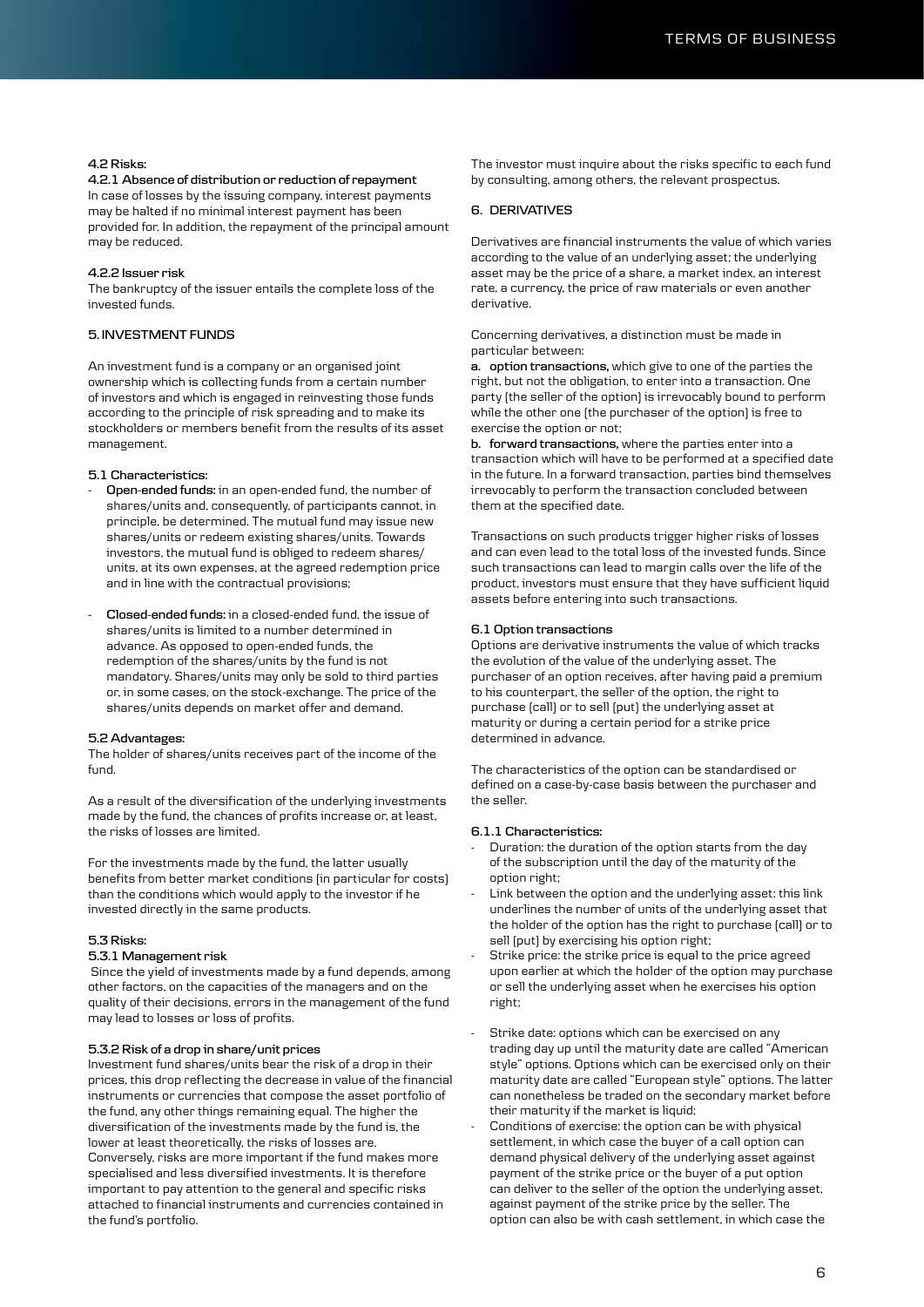difference between the strike price and the market value of the underlying asset is due, provided nonetheless that the option is "in-the-money";

- Options "in-the-money", "out-of-the-money", "at-the-money":

A call option is "in-the-money" if the market value of the underlying is higher than the strike price. Conversely, a call option is "out-of-the-money" if the current market value of the underlying asset is lower than the strike price.

A put option is "in-the-money" if the market value of the underlying asset is lower than the strike price. Conversely, a put option is "out-of-the-money" if the current market value of the underlying asset is higher than the strike price.

When the market value and the strike price are the same, the option is "in-the-money";

- Price of the option: The price of an option depends on its intrinsic value as well as on a variety of factors (time value), in particular the remaining life of the option and the volatility of the underlying asset. The time value reflects the chance that the option will be "in-the-money". Therefore, this latter value is higher for long duration options with a very volatile underlying asset.
- Margin: over the lifetime of an option, the seller must provide as collateral, either the corresponding amount of the underlying asset or another form of collateral. The margin is determined by the bank. Stock-exchanges stipulate a minimum margin for listed options. If the margin cover provided by the investor proves to be insufficient, the bank is entitled to request additional collateral, sometimes at a very short notice;
- Form: Option certificates (warrants, listed options): the rights and obligations associated to the relevant option are securitised. They are sometimes listed on the stock-exchange.
- Traded options: these are standardised options for which the rights and obligations are not securitised and which are traded on certain specific stock-exchanges.
- Over-the-counter (OTC) options: these are options traded outside a stock-exchange or agreed directly off-exchange between the parties. Their level of standardisation depends on market practices. They can also be tailor-made to meet investors' needs. This type of option is not listed and rarely takes the form of a certificate;
- Leverage: every change in the price of the underlying asset entails a proportionally higher change in the price of the option right;
- Purchase of a call or a put: the buyer of a call option specu lates on a rise of the price of the underlying over the life of the option, which causes an increase in the value of his option right. Conversely, the buyer of a put option benefits from a drop in the price of the underlying;
- Sale of a call or a put: the seller of a call option anticipates price drops of the underlying asset whereas the seller of a put profits from a rise in the value of the underlying asset.

### **6.1.2 Advantages:**

Over the lifetime of the option, the beneficiary of the option is granted the right to purchase or sale certain assets. The chances of profits are important due to the leverage effect linked to the use of an underlying asset. For the counterparty, such a transaction mainly permits to increase the return on an existing position.

#### **6.1.3 Risks:**

#### **a. Price risk**

Options may be traded on stock-exchanges or over-the-counter

and follow the law of offer and demand. An important point for the determination of the price of an option consists, on the one hand in determining whether there is a sufficient liquidity of the market for the relevant option, and on the other hand in determining the actual or expected evolution of the price of the corresponding underlying asset. A call option loses value when the price of the underlying asset decreases, whereas the opposite is true for put options. The price of an option does not solely depend on the price fluctuations of the underlying asset but a series of other factors may come into play, such as for instance the duration of the option or the frequency and intensity of the fluctuations in the value of the underlying asset (volatility). Consequently, drops in the value of the option may appear although the price of the underlying asset remains unchanged.

## **b. Leverage risk**

Due to the leverage effect, price modifications of the value of the option are generally higher than the changes in the price of the underlying asset. Thus, during the lifetime of the option, chances of gains for the holder of an option as well as risks of losses are higher. The risk attached to the purchase of an option increases with the importance of the leverage effect of the relevant option.

## **c. Purchase of an option**

The purchase of an option represents a highly volatile investment and the likelihood that an option reaches maturity without any value is relatively high. In this case, the investor loses all the funds used for the payment of the initial premium as well as commissions. Pursuant to the purchase of an option, the investor can maintain his position till maturity, he can enter into an opposite transaction or, for "American-style" options, exercise the option before maturity.

The exercise of the option may either entail the payment in cash of a differential amount or the purchase or the delivery of the underlying asset. In case the option's object consists in futures contracts, its exercise causes the taking of a position in futures, which supposes the acceptance of some obligations concerning security margins.

#### **d. Sale of an option**

The sale of an option entails, generally speaking, higher risk-taking than its purchase.

Indeed, even if the price obtained for an option is fixed, the losses that the seller may incur are potentially unlimited.

If market prices of the underlying asset vary in an unfavourable way, the seller of the option will have to adapt his security margins in order to maintain his position. If the sold option is an "American-style" option, the seller may be required at any moment to settle the transaction in cash or to purchase or deliver the underlying asset. If the underlying of the option consists in futures contracts, the seller will take a position in futures and will have to respect obligations concerning security margins.

The seller's risk exposure may be reduced by keeping a position on the underlying asset (financial instruments, index or other) corresponding to the sold option.

## **e. Purchase of the underlying asset in case of short sale** The seller of an uncovered call option does not have a corresponding quantity of the underlying asset at his disposal upon the conclusion of the contract (short sale).

In the case of options with physical settlement, the potential loss for the investor amounts to the difference between the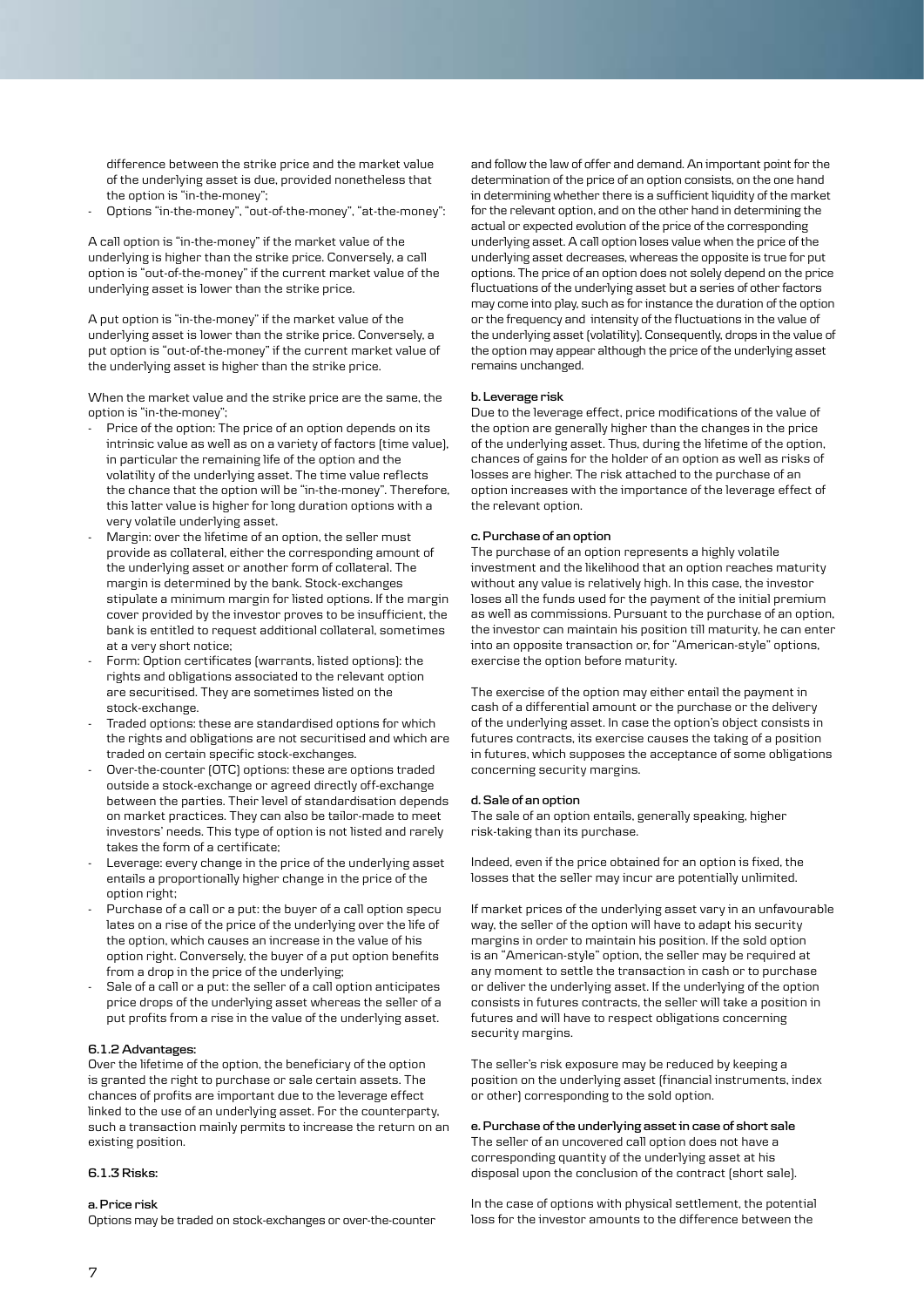strike price paid for the delivery of the underlying assets in case the option right is exercised and the price he will have to pay to acquire the relevant underlying asset. For options with cash settlement, the risk of loss for the investor amounts to the difference between the strike price and the market value of the underlying.

Since the market value of the underlying can move well above the strike price when exercising the option, the risk of loss for the investor cannot be determined in advance and is, theoretically at least, unlimited.

This risk is more important for "American-style" options which may be exercised at any time and thus at a highly unfavourable time for the seller of the option.

Another risk for the investor selling the option is also to be unable to obtain the requested underlying when the option is exercised or to have the possibility to obtain it only at very unfavourable conditions (in particular for costs) due to the situation of the markets.

In this context, it must be reminded that the potential loss can also be greater than the value of the margin cover provided by the investor.

## **f. Specific risks associated to options traded over-the-counter (OTC)**

A position arising from the purchase or the sale of an OTC option can only be closed with the approval of the counterparty.

## **g. Specific risks associated to combined options**

A combination consists in the conclusion of two or more option contracts based on the same underlying, which differs in the option type or the characteristics of the option.

The number of possible combinations is important. Therefore, the risks involved by any particular combination cannot be described in the present document. Consequently, the investor must inquire about the specific risks associated to the contemplated combination.

It can nonetheless be noted that for any combination, the cancellation, at a certain point, of one or more options may entail substantial changes in the risk position of the investor.

#### **h. Specific risks associated to "exotic" options**

These options are subject to additional conditions or agreements. Their payment structures cannot be obtained by using a combination of transactions.

They can take the form of tailor-made OTC options or warrants. The range of exotic options is unlimited so that it is impossible to describe the risks entailed by each "exotic" option in the present document.

However, the most common "exotic" options entail the following additional risks compared to normal options.

## **6.1.4 Options depending on the overall evolution of the underlying**

It is not just on expiration or exercise date of the option that the market value of the underlying is important. The investor needs to take into account potential fluctuations in the market value of the underlying during all the life of the option in order to assess the chances of gains or risks of losses.

#### **a. Barrier options**

The rights attached to such options arise (knock-in options)

or expire (knock-out options) fully and irrevocably only when, during a period determined in advance, the market value of the underlying reaches a fixed threshold.

## **b. Payout options**

Payout options grant a right to payment of a fixed amount, agreed in advance:

- Digital option: Payment occurs only if, upon maturity, the market value of the underlying is above (digital call) or below (digital put) the strike price. In this case, if the option is "in-the-money", the seller of the option must pay the amount initially agreed on.
- Lock-in option: Payment occurs only if, during the life of the option or a specified time period during this lifetime, the market value of the underlying reaches a threshold determined in advance. Indeed, when the fixed threshold is reached, the seller of the option must pay the amount initially agreed on, irrespective of the subsequent evolution of the price of the underlying.
- Lock-out options: The fixed payment only occurs if during all the life of the option or a specified time period during this lifetime, the market value of the underlying never reaches a threshold or certain thresholds determined in advance. In such a case, whenever the fixed threshold or thresholds are reached, the option becomes invalid and thus loses its value, irrespective of the subsequent evolution of the price of the underlying.

#### **c. Asian options**

For these options, an average value is derived from the market value of the underlying over a specified time period. This average is used to fix the underlying's value which must be delivered (average-rate option) or the strike price which must be paid (average-strike option). The calculation of an average value for the underlying can result in:

**average-rate option:** the value of the option on its maturity date being lower for the buyer and considerably higher for the seller than the difference between the strike price and the market value of the underlying upon maturity; **average-strike option:** the strike price of a call option being higher than the price originally agreed or the strike price of a put option, being lower than the price originally agreed.

#### **d. Lookback options**

The market value of the underlying is recorded periodically over a specified time period.

For a strike look back option, the lowest value (call option) or the highest value (put option) of the underlying becomes the strike price.

For a price look back option, the strike price remains unchanged but the highest value (call option) or the lowest value (put option) is used in calculating the value of the underlying.

Therefore, the risk is that the calculated strike price or calculated value of the underlying varies considerably from the prevailing market prices on the maturity date. Consequently, in the above mentioned cases, the seller must be aware that upon calculation or exercise of the right, the most unfavourable strike price or market value will be applied. **e. Contingent options**

Buyers of such options must only pay the premium if the market value of the underlying reaches or exceeds the strike price during the life of the option ("American-style" option) or on the maturity date ("European-style" option).

The risk is thus to be compelled to pay the entire premium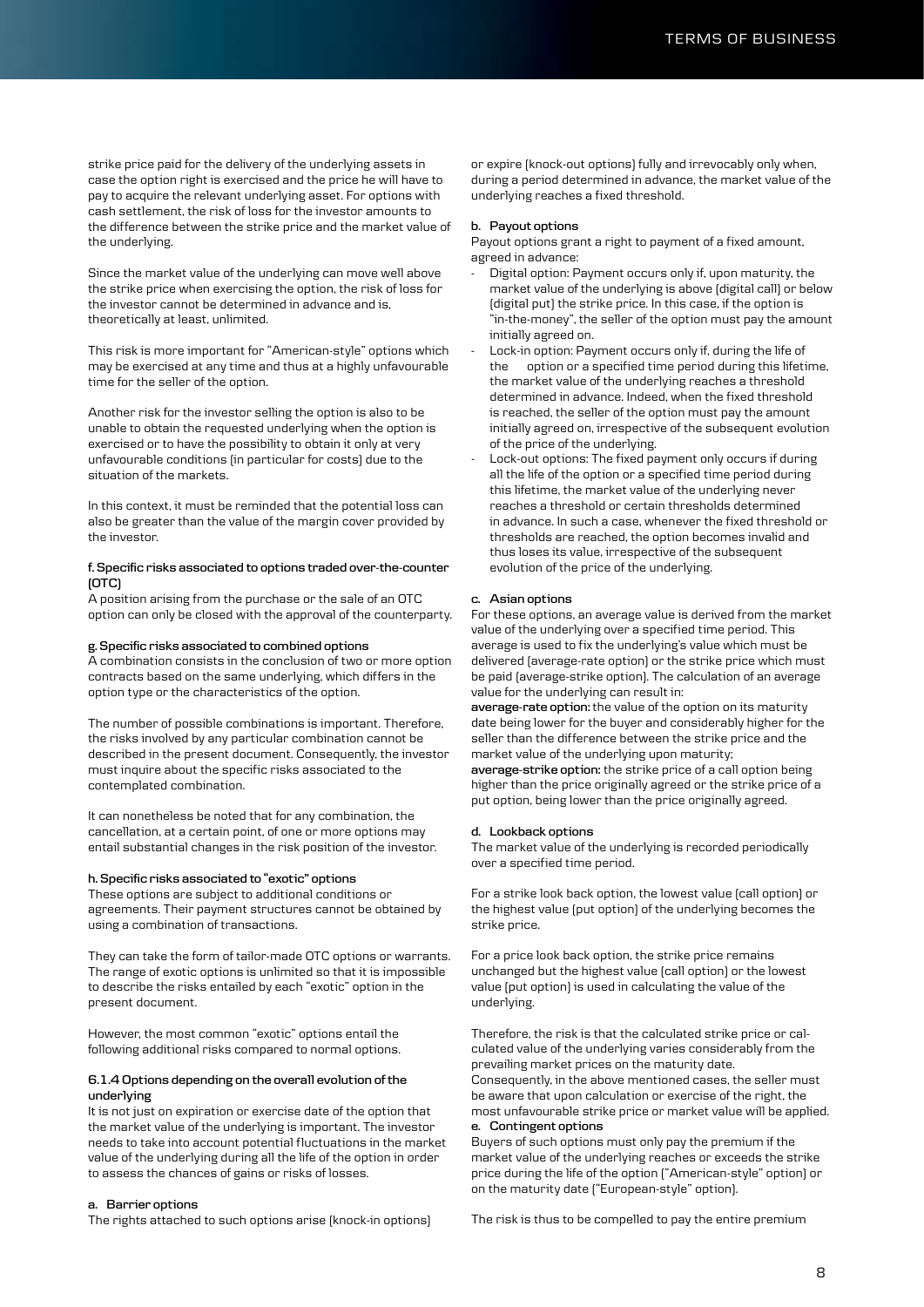even if the option is only just "in-the-money" or "at-the-money".

# **f. Cliquet and ladder options**

- Cliquet options: the strike price is periodically modified for the following period – in general at regular intervals - to bring it in line with the market value of the underlying. An intrinsic value is then, if applicable, calculated and accumulated over the lifetime of the option.
- Ladder options: in this case, the modifications take place periodically only when the underlying reaches specified market prices. Normally, only the higher market value is taken into account.

On the maturity date, the seller of a cliquet option is required to pay all the accumulated lock-in market values in addition to any intrinsic value of the option and the seller of a ladder option must pay the highest lock-in market value. For the seller, the amount to be paid can thus be considerably higher than the option's intrinsic value on the maturity date.

### **6.1.5 Options on several underlyings**

# **a. Spread and outperformance options**

Both types of options are based on two underlyings.

With a spread option, the absolute difference in movement between the value of the two underlyings forms the basis for calculating the option's value.

With an outperformance option, the relative difference, i.e. the percentage improvement of the value of one underlying over the other, is taken into account.

The risk is that, despite a positive performance of the market value of both underlyings, the performance difference between the underlyings may be equal or even lower, thus having an impact on the value of the option.

## **b. Compound options**

The underlyings of such options are options.

Such products can consequently entail large leverage effects, which may trigger important financial obligations.

# **6.2 Forward transactions**

Futures are contracts traded on a stock-exchange and standardised as regards the quantity of the underlying asset and as regards the maturity date of the transaction. Over-the-counter (OTC) or forward contracts are contracts that are not traded on a stock-exchange and which may be standardised or individually negotiated between purchaser and seller.

## **6.2.1 Characteristics:**

- **Initial required margin:** be it a future purchase or sale of an underlying asset, an initial margin is fixed when the contract is concluded. This margin is generally expressed in percentage of the value of the contract;
- **Variation margin:** during the entire life of the contract, a variation margin is periodically determined and required from the investor. It represents the accounting benefit or loss, derived from the modification of the contractual price or the price of the underlying asset. The variation margin may exceed the initial required margin by far. The computation method for the variation margin, be it during the life of the contract or at closing, depends on the stock-exchange rules and on the specific contractual provisions of each contract. The investor must immediately provide the company with variation margin upon request

from the latter;

- **Liquidation:** in general, the investor may, at any time during the life of the contract, sell off or liquidate the contract before maturity, either by selling the contract or by entering into an opposite contract as regards the delivery and reception obligations. In this latter case, the provisions of the opposite contract will be such as the delivery and reception obligations arising from both contracts cancel one another out. The liquidation puts an end to the risk positions incurred: gains and losses accumulated until liquidation are realised;
- Settlement: contracts that have not been sold off until settlement must be performed by the relevant parties. Contracts having as underlying tangible property assets may be performed by effective delivery of the assets as well as by cash settlement (although physical delivery settlement is more common) while contracts having as underlying reference rates (to the exception of currencies) cannot be performed by actual delivery of the underlying. In case of an effective delivery of the underlying, the contractual obligations need to be performed in full, whereas for cash settlement contracts, only the difference between the price agreed upon when concluding the contract and the market price upon performance of the contract is payable.

Therefore, investors need more available funds for contracts providing for the actual delivery of the underlying asset than for contracts providing for cash settlement.

#### **6.2.2 Advantages:**

Chances of gains are important depending on the market value of the underlying upon maturity, especially because the principal amount originally invested is low. Such products may also permit to secure existing positions.

# **6.2.3 Risks:**

# **a. Modification of the value of the contract or the underlying asset**

The investor incurs a risk if the evolution of the actual value of the contract or of the underlying is not in line with the evolution forecasted by the investor when concluding the contract.

Despite a rise in the price of the contract or the underlying, the forward seller will have to deliver the underlying asset at the initially agreed upon price, which may be far lower than the current price. For the seller, the risk is equal to the difference between the price agreed upon when concluding the contract and the market value on maturity date. As the market value may theoretically rise in an unlimited manner, the loss

potential for the seller is unlimited and may considerably exceed the required margins.

In case the value of the contract or the underlying asset decreases, the forward purchaser will still have to accept the underlying asset at the price agreed upon in the contract which can be potentially very much higher than the current market value. Therefore, the buyer's risk consists in the difference between the price agreed upon when concluding the contract and the market value on the maturity date. Thus, the maximum the purchaser may lose is the initially agreed upon price. This loss may however exceed by far the required margins.

Transactions are regularly evaluated (mark-to-market) and the investor will need to have permanently at his disposal a sufficient margin cover. In case the margin becomes insufficient during the forward transaction, the investor will have to provide a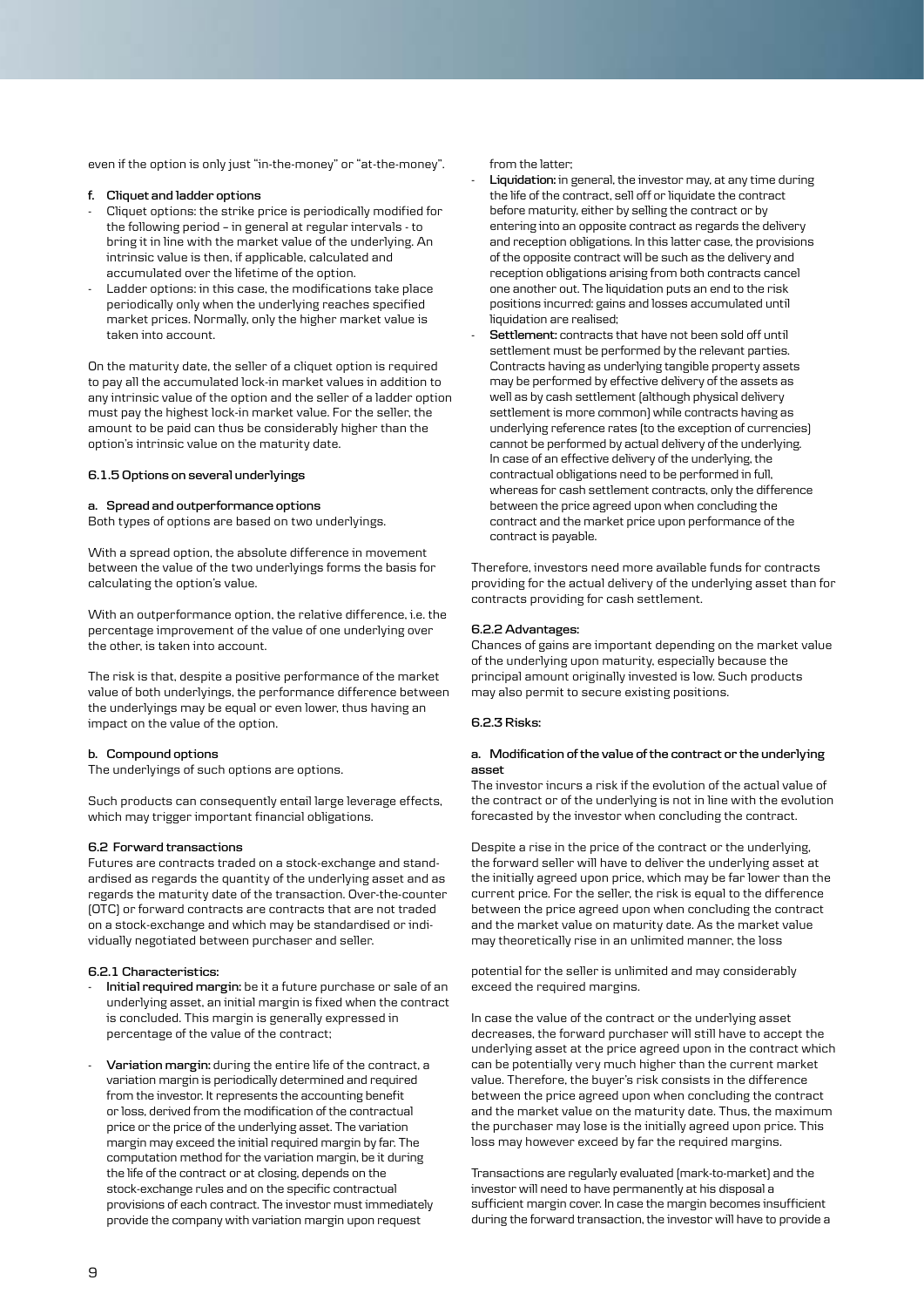variation margin at very short notice, failing which the transaction will be liquidated before due term, generally at loss.

## **b. Difficult or impossible sell off**

In order to limit excessive price fluctuations, a stock-exchange may fix price limits for certain contracts. In such a case, the investor has to keep in mind that, whenever a price limit is reached, it may be very difficult if not momentarily impossible to sell off the contract. Thus, every investor should, before entering into a forward contract, make an inquiry concerning the existence of such limits.

It will not always be possible (depending on the market and the terms and conditions of the transaction) to sell off contracts at any moment in order to avoid or to reduce the risks of a pending transaction.

Stop-loss transactions, if they are possible, may only be performed during office hours of the company. They do not allow to limit losses to the indicated amount, but they will be performed once the threshold is reached in the market and they become at that time an order to perform such a transaction at the then current market price.

# **c. Purchase of the underlying in case of short sale**

To sell an underlying on a forward basis without owning it when concluding the contract (short sale) entails the risk that the seller will have to buy the underlying asset at an extremely unfavourable market price in order to be able, upon maturity, to perform his obligation to deliver effectively the underlying.

## **d. Specific risks associated to over-the-counter transactions (OTC)**

For standardised OTC transactions, the market is in general transparent and liquid. Therefore, the selling off of contracts can normally be done. However, no market exists for OTC transactions agreed individually between the purchaser and the seller. That is why the closing-out is only possible with the agreement of the other party.

# **e. Specific risks associated to forward exchange products**

A forward exchange transaction allows the selling or the purchase of a currency at a future date and at a price fixed when the contract is concluded.

This type of investment permits to eliminate the exchange risk. Moreover, no premium has to be paid upon conclusion of the contract.

The main risk for the investor is the loss of profit in the event the evolution of market rates is more favourable than the evolution of exchange rates anticipated when concluding the contract. **f. Specific risks associated to combined transactions** The number of possible combinations is important. Therefore, the risks involved by any particular combination cannot be described in the present document. Consequently, the investor must inquire about the specific risks associated to the contemplated combination.

It can nonetheless be noted that, generally, the risks associated to such combined transactions may vary when elements of this combination are sold off.

# **7. STRUCTURED PRODUCTS OR EMTN**

Structured products are combinations of two or more financial instruments, forming together a new investment product. At least one of them must be a derivative product.

Structured products with capital protection are the most

frequently traded.

Such products can be traded either on the stock-exchange or over-the-counter.

Due to the important number of possible combinations, each structured product has its own risks since the risks associated to each of the elements of this combination can be reduced or even eliminated or enhanced due to such a combination. Consequently, the investor must inquire about the specific risks associated to the relevant structured product. Such information is available, for instance, in the commercial brochures or form sheets describing the product.

## **7.1 Structured products with capital protection (e.g. GROI, PIP, PEP, GRIP)**

### **7.1.1 Characteristics:**

- Two elements: such products consist generally of two elements: a fixed-income investment (e.g. bond or money market investment) and an option or combination of options. This enables the investor to participate in the price movements of one or more underlying assets while at the same time limiting potential losses. The capital protection component may, if applicable, only cover a portion of the capital invested. Moreover, the participation and protection elements can be separated into two separate components in order to ensure the independency of the two components or even to permit to sell them separately;
- Capital: fully or partially secured (upon maturity). The capital protection component determines how much of the nominal value of the structured product will be paid out to the investor, irrespective of any price movements in the option component;
- Yield: the option component or direct investment in a risky underlying asset determines how and to what extent the investor can benefit from price movements in the underlying. Therefore, this component determines the potential return over and above the capital protection component;
- Flexibility: these products can be tailored to suit the needs of each client and are adaptable to all types of underlyings.

#### **7.1.2 Advantages:**

Such products enable the investor to invest on a market while reducing the risk of losing capital which would exist if he invested directly on the same market. Returns may be higher than those of monetary or bond investments with an equivalent level of protection.

## **7.1.3 Risks:**

**a. Risks at the level of the capital protection component** The capital protection is linked to the nominal value of the product rather than its issue price or purchase price on a secondary market. Therefore, the investor benefits from a guarantee only up to the nominal value of the product with the consequence that capital protection does not necessarily mean 100% repayment of the capital invested. Consequently, the protection will be reduced if the issue/purchase price is higher than the nominal value and, conversely, increases if the issue/purchase price is lower than the nominal value, in particular if the product has been purchased at a price which was different from par or after the original issue. The level of protection depends on the creditworthiness of the issuer. The capital is therefore protected only if the issuer of the protection can meet his obligations.

The maximum loss is thus limited to the difference between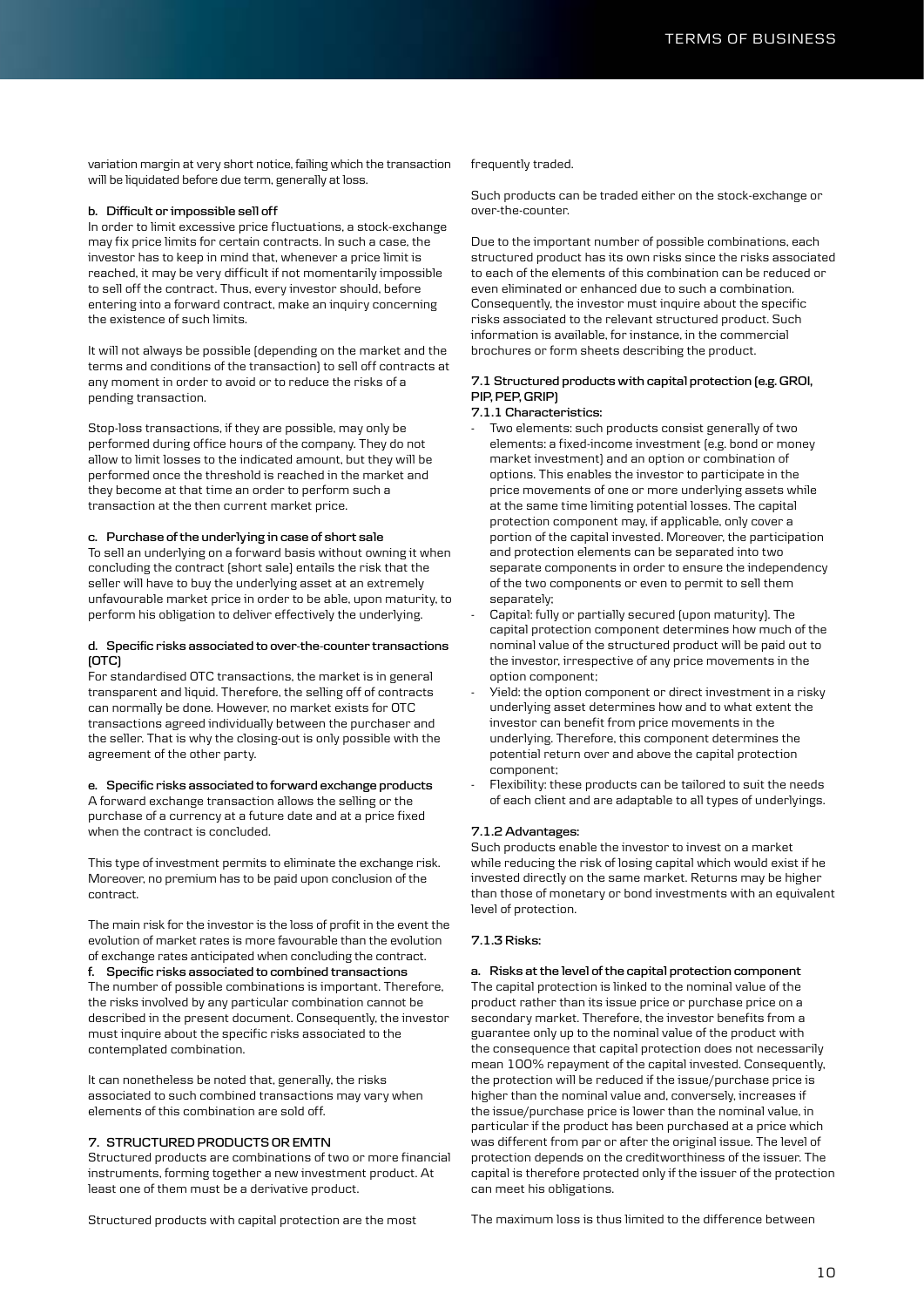the purchase price and the amount of the capital protection upon maturity. However, over the life of the product, its price can fall below the level of the capital protection amount, which increases the risk of loss in case of sale prior to expiration. Capital protection is only guaranteed for the investor if the latter holds on the product until maturity but is not ensured if early repayment is requested.

Upon maturity, if the capital is not guaranteed up to 100%, the investor will not be repaid the full amount originally invested.

## **b. Risks at the level of the option/direct investment component**

Depending on the evolution of prices in financial markets, this component can expire without value. The risks associated to this component are the same as the risks associated to the relevant option or option combination or direct investment used.

Due to the existence of a capital protection, the investor may obtain a lower return than the return he would have obtained if he had invested directly in the underlying.

# **c. Liquidity risk**

The liquidity of the investment is usually ensured only above a certain amount, subject most of the times to a bid/offer spread and/or a penalty in case the product is not held on until maturity.

## **7.2 Structured products without capital protection: convertible reverse or discount certificate**

## **7.2.1 Characteristics:**

- Term product: the investor receives a guaranteed coupon in a given currency but accepts a risk on his capital on maturity;
- Underlying assets: shares, indexes, baskets, etc.;
- Capital: protected if the market value of the underlying is not lower than the strike price on maturity;
- Repayment: in cash or by delivery of the underlying, at a strike price determined in advance, if this strike price has fallen or been exceeded. On the maturity date, if the price of the underlying asset is higher than the strike price, the investor receives the guaranteed coupon plus 100% of the capital initially invested (in cash). If the price of the underlying asset is lower than the strike price, the investor receives the guaranteed coupon plus the underlying asset at the strike price;
- Flexibility: such products can be adapted to all types of underlyings;
- Discount certificate: in this case, the investor receives the coupon only upon maturity but originally purchases this product at a discount.

## **7.2.2 Advantages:**

Incomes are higher than for investments in money market products.

They are short term investments and thus it is easier to assess potential earnings.

# **7.2.3 Risks:**

## **a. Risks at the level of the capital**

The capital protection is not guaranteed if the investor receives the underlying asset instead of the capital invested upon maturity.

The capital risk is closely linked to the evolution of the price of

the underlying asset.

# **b. Liquidity risk**

The liquidity of the investment is usually ensured only above a certain amount.

### **c. Exchange rate risk**

For the products denominated in currencies other than that of the underlying asset, the investor is exposed to an additional exchange risk.

## **7.3 Specific case of certain credit derivative instruments**

# **7.3.1 Credit linked notes ("CLN")**

## **7.3.1.1 Characteristics:**

An investment in a CLN can be compared to a direct investment in a floating rate note issued by the same entity.

### **7.3.1.2 Risks:**

## **a. Dual risk**

An investor in a CLN bears the credit risk of both the issuer of the CLN itself and of the underlying credit reference entity/ ies. In case of a credit event, the investor receives either a debt instrument (i.e. a bond or a loan) issued or guaranteed by the relevant credit reference entity or a cash settlement amount linked to the market price of such debt instrument, calculated on the basis of the relevant credit event.

# **b. Risk enhanced by the scope of the notion of "credit event"**

The term credit event is defined in broad terms and encompasses more than simply a bond default of the relevant reference entity. Indeed, this concept encompasses, for example, an extension of the repayment date of a loan or a decrease in the rate of interest payable on such loan. Therefore, the holder of a CLN can suffer a loss due to a credit event even though a traditional bond default did not occur. In other words, the probability that a credit event occurs is higher than the probability that a bond default occurs.

## **c. Scope of the risk of loss**

A credit event might result in a CLN suffering a greater loss than the average loss suffered by bonds from that same reference entity since the issuer of the CLN generally has a wider choice of the debt instruments to be delivered on a default and could choose to deliver the lowest priced debt instrument. This risk is mitigated in some structures through pre-defined recovery rates, which determine in advance for instance the loss in case of a credit event.

Moreover, a higher loss may occur as a result of a delivery of a bond or loan with a duration longer than the duration of the CLN itself or in case of a valuation using such a bond/loan. However, major rating agencies are aware of these two characteristics and incorporate them into their ratings of CLNs.

# **7.3.2 Collateralised debt obligations (CDO)**

## **7.3.2.1 Characteristics:**

Collateralised debt obligations are also structured products based on an underlying basket or portfolio of debt instruments, which can be bonds, loans and/or credit default swaps.

A CDO is usually divided into several tranches providing different levels of risk exposure for the basket of underlying debt instruments. Commonly, the most junior tranche is an "own funds" tranche and the tranches then go up in increasing seniority and correspondingly higher credit ratings.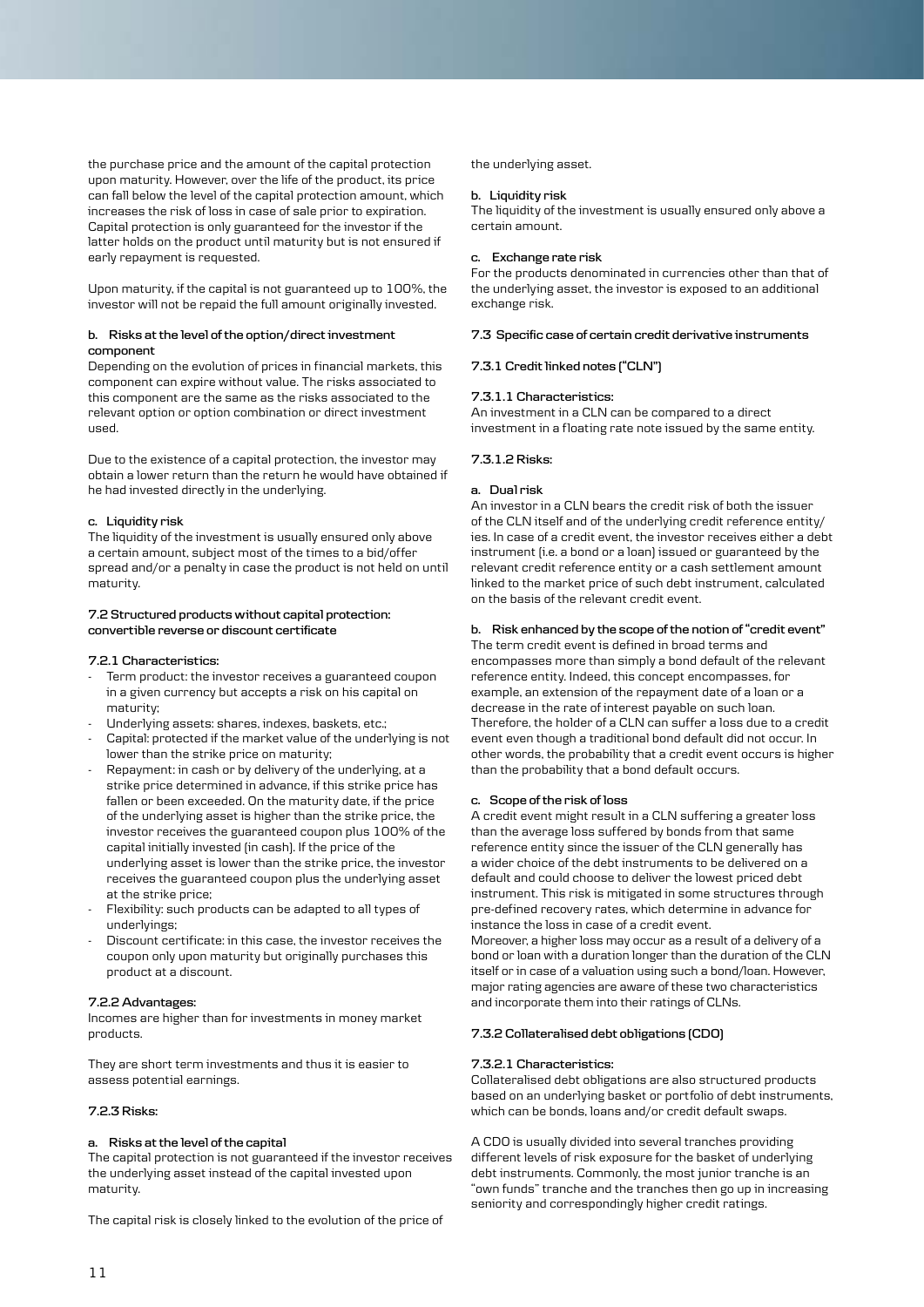## **7.3.2.2 Advantages:**

Through these synthetic structures the investor gains exposure to underlying credits which are not always available through direct bond investments.

## **7.3.2.3 Risks:**

# **a. Risks related to the system of tranches**

Losses on the portfolio are borne firstly by the holders of the "own funds" tranche and subsequently by the holders of the various tranches in order of seniority. The holders of a senior tranche only incur a loss due to a relevant credit event if all the own funds and the capital of the more junior tranches have been lost. Therefore, tranches which are not "own funds" tranches have some degree of protection against losses whereas the "own funds" tranche and the more junior tranches represent a leveraged exposure to the fluctuations of the underlying portfolio.

Credit events on a small portion of the underlying portfolio can lead to significant or total loss of the capital invested in the "own funds" tranche and the more junior tranches.

### **b. Risks related to the long-term nature of the product**

The value of any credit derivative can vary significantly before maturity depending on factors including, for instance, the occurrence of credit events and movements of credit spreads in the portfolio.

Moreover, like any debt instrument, the initial rating of any credit derivative can be upgraded or downgraded. A credit rating of a particular instrument reflects the (long-term) default risk of that instrument until it matures, and not short-term market risk. Investors in a credit derivative should generally have a long-term investment perspective and the ability to hold the product until maturity.

#### **c. Risk related to the low liquidity**

Such instruments are generally illiquid even though a secondary market may exist.

# **8. SYNTHETIC PRODUCTS**

Synthetic products - essentially covered options and certificates - are characterised by their identical or similar profit and loss structures when compared with specific traditional financial instruments (shares or bonds). They result from the combination of two or several financial instruments in the same product. Basket certificates, based on a specific number of selected shares, are one typical example. Synthetic products can be traded either on a stock-exchange or over-the-counter.

Due to the important number of possible combinations, each synthetic product has its own risks. However, generally, the risks associated to synthetic products are not always the same as the risks associated to the financial instruments they contain. Consequently, before an investment in such products, the investor must make thorough inquiries about these specific risks, for instance by consulting the product description.

# **8.1 Covered options (e.g. BLOC warrants, DOCUs, GOALs) 8.1.1 Characteristics:**

- Limited loss: when purchasing a covered option, the investor purchases an underlying asset (share, bond or currency) and, at the same time, writes a call option on that same asset. In return, the investor is paid a premium. The latter limits his loss in case the price of the underlying falls;
- Limited potential gain: the potential return from any in

crease in the underlying asset's market value is limited to gains up to the option's strike price;

- Collateral: for traditional covered options, the investor must lodge the underlying asset as collateral, thus becoming a passive investor;
- Synthetic covered options: this type of product is based on the idea of duplicating or reproducing traditional covered options. But this duplication is achieved by means of a single transaction. Both the purchase of the underlying asset and the writing of the call option are carried out synthetically using derivatives. The purchase price of such a product is identical to that of the underlying minus the premium received for the sale of the call option. Hence, the synthetic product is sold more cheaply than its underlying;
- Settlement: either cash settlement or physical delivery of the underlying are possible upon maturity: If the market value of the underlying is higher than the strike price, the investor is paid a specified cash amount as settlement. If, however, it is lower than the strike price, the investor receives physical delivery of the underlying asset.

#### **8.1.2 Advantages:**

By writing a call option (traditional covered option) or by the return from the sale of a call option included into the product price (synthetic covered option), any loss in the price of the underlying triggers a lower loss than that which could be suffered in case of a direct investment in the underlying asset.

# **8.1.3 Risks:**

Unlike structured products with capital protection, synthetic covered options do not contain a hedge against losses in the market value of the underlying.

Therefore, if the price of the underlying increases and that, upon maturity, it is higher than the strike price of the option, the investor will receive the price originally agreed upon in the form of a cash payment. If the price of the underlying upon maturity is lower than the price contemplated by the investor when purchasing the product, the yield of such product may be lower than the return of an investment on the monetary market with the same maturity.

If the price of the underlying, upon maturity, is equal or lower than the strike price of the option, the investor will receive the underlying. The potential loss that may be suffered by the investor is thus linked to a possible drop in the market value of the underlying until maturity. The risk of loss is therefore unlimited, as if the investor had invested directly in the underlying asset.

However, the premium of the option mitigates the consequences of a potential loss of profit in relation to the underlying.

#### **8.2 Certificates/EMTN (e.g. PERLES) 8.2.1 Characteristics:**

- Diversification: a certificate entitles an investor to purchase a right which is based on several underlyings or has a value derived from several indicators;
- Main types of certificates:
- index certificates: these reflect a whole market being based on an official index (e.g. DAX, CAC, etc.);
- region certificates: these are derived from a series of indexes or companies from a certain region (e.g. Eastern Europe, Pacific area, etc.);
- basket certificates: these are derived from a selection of national or international companies active in the same sector (e.g. biotechnology, telecoms, etc..), indexes, bonds or other underlyings;
- Guarantee: these certificates are securitised;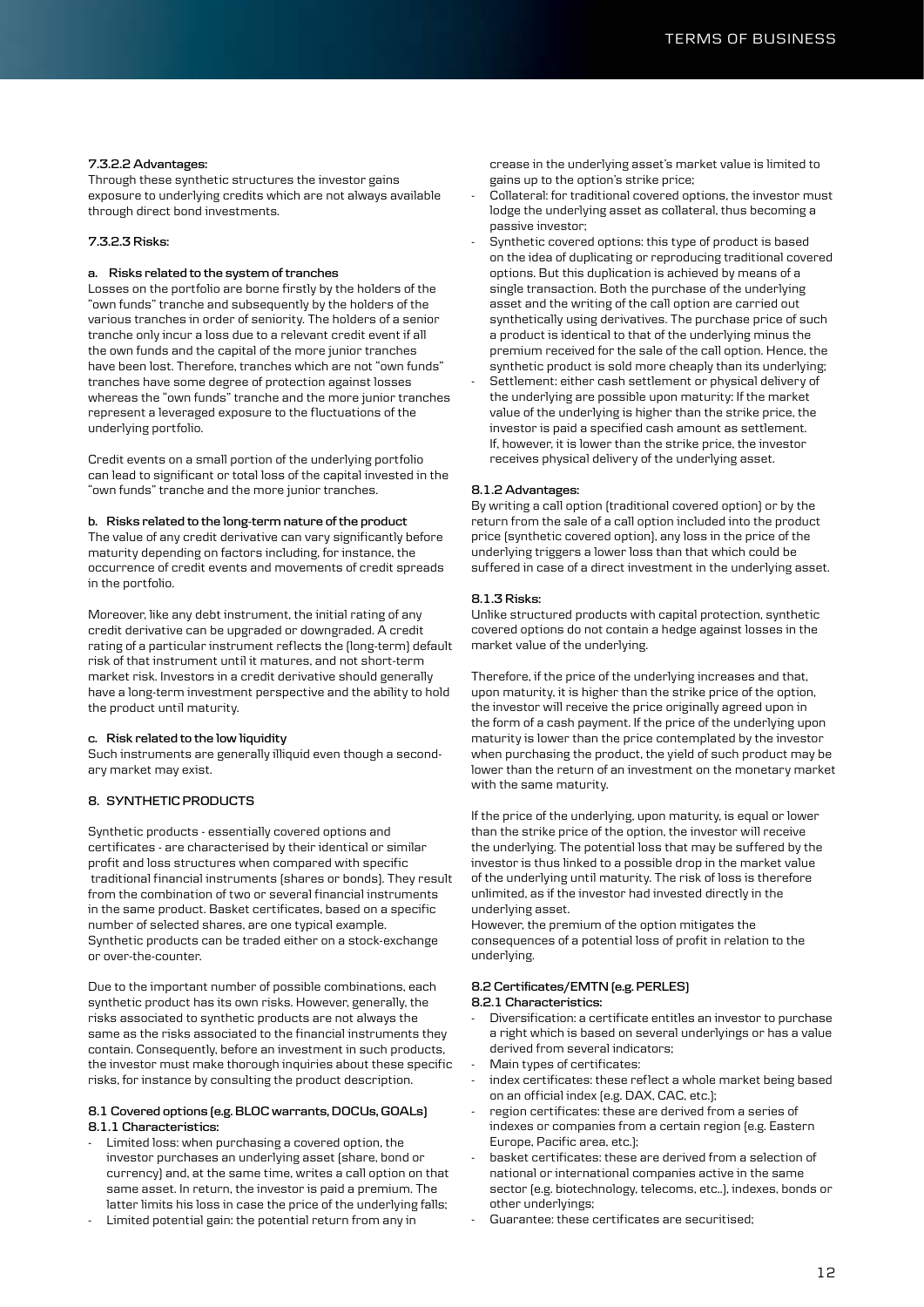- Maturity and trading: the maturity of these certificates usually ranges between one to three years. However, these certificates can be traded at any time;
- Limited duration: they are incorporated in an instrument and thus these certificates have a limited duration;
- Investor's rights: no voting right and no right to dividend/ interests in relation to the underlying assets;
- Repayment: repayment occurs upon maturity and equals:
- a set amount per index point for an index certificate;
- the difference between the market value upon maturity and the strike price for a region or basket certificate.

## **8.2.2 Advantages:**

For a minimum of capital investment, the investor can achieve diversification over a broad range of instruments or risk factors and thus mitigate the latter.

This type of product offers the same potential of gains or losses than a similar direct investment in the underlying assets but, due to the diversification of the index, it is possible to limit or even eliminate the risks specific to the companies composing this index and thus to limit the risk of loss of the full amount invested.

They are usually low-cost products (in particular because they have no rights to dividends/interests or voting rights vested in them).

# **8.2.3 Risks:**

### **a. Transfer of risk**

Investments in index, region or basket certificates basically involve the same level of potential loss as direct investments in the corresponding shares themselves. However, they offer greater risk diversification.

However, this does not mean the risks are eliminated - they may simply be transposed onto the market or sector on which the certificate is based.

## **b. Absence of rights**

In contrast to direct investments, certificates do not confer any voting rights nor do they entitle the investor to payments of dividends or interests in relation to the underlying assets.

Therefore, a drop in the price of the certificate cannot be counterbalanced by payments of dividends or interests.

#### **c. Issuer risk**

In addition to the risk of insolvency of the companies constituting the underlyings of the certificate, the investor is exposed to the issuer risk, that is to say the risk of insolvency of the credit institution issuing the certificate.

## **d. Leverage risk**

Due to the leverage effect, price modifications of the value of the certificate are generally higher than the changes in the price of the underlying assets. Thus, during the lifetime of the certificate, chances of gains as well as the risks of losses are higher. The risk attached to the purchase of a certificate increases with the importance of the leverage effect of the relevant certificate.

Such certificates are usually more volatile instruments than normal certificates and can lose their entire value very quickly.

### **9. "ALTERNATIVE" INVESTMENTS AND OFF SHORE FUNDS**

## **9.1 Characteristics:**

An "alternative investment" consists in an investment in a domestic or foreign investment fund the style of which is completely different from traditional investments in shares and bonds due to the type of investments made by the relevant fund. Hedge funds are the most usual alternative investments. Their investment style is often based on short sales, leverage effects and derivatives. Hedge funds can choose freely the products and markets (including emerging markets) in which they want to invest and their trading methods. Such funds usually set high minimum investment requirements for investors. The remuneration of the managers of these funds is often linked to the performance of said fund.

Investments in private equity funds are also included in this category (venture capital, financing of acquisitions of companies).

The word "off shore" funds points to investment funds located in offshore centres, like for example the Bahamas, the Bermudas, the Cayman Islands, Panama or the Dutch West Indies.

Each fund has its own risks and therefore it is not possible to describe in details the risks associated to investments in such products in the present document but it is only possible to provide summary information. Consequently, the investor must inquire, on a case-by-case basis, before investing in such products, for instance by consulting the prospectus of the fund.

#### **9.2 Advantages:**

The prospects of gains are usually attractive for the level of risk incurred (volatility risk).

## **9.3 Risks:**

## **a. Leverage risk**

In this domain, investment strategies can entail high risks. For example, by using the leverage effects, a slight change of the market may lead to important gains but also losses. In some situations, the entire investment may be lost.

#### **b. Lack of information**

The net asset value of such investment instruments is usually not known at the time when the investor decides to invest or to redeem his investment. This is due to the fact that, in principle, a notice period is necessary before such a transaction can be performed. Consequently, the net asset value can only be calculated once the investment has been made or redeemed. Moreover, very often, investors in "alternative investments" only have very little information at their disposal. The sometimes very complex strategies of the investment funds frequently lack transparency for investors. Strategic changes, that may lead to a significant increase of the risks, often remain unclear or even completely underestimated by investors.

## **c. Potential lack of liquidity**

Alternative investments may be more or less liquid. Sometimes, liquidity is very poor.

Most of these investments are subject either to lock-in periods, or redemption penalties if investments are redeemable within a certain period of time. This is due to the relatively illiquid nature of the investments encompassed in such instruments, which tend to be made with a long-term investment view.

Moreover, many of the investment techniques used in the